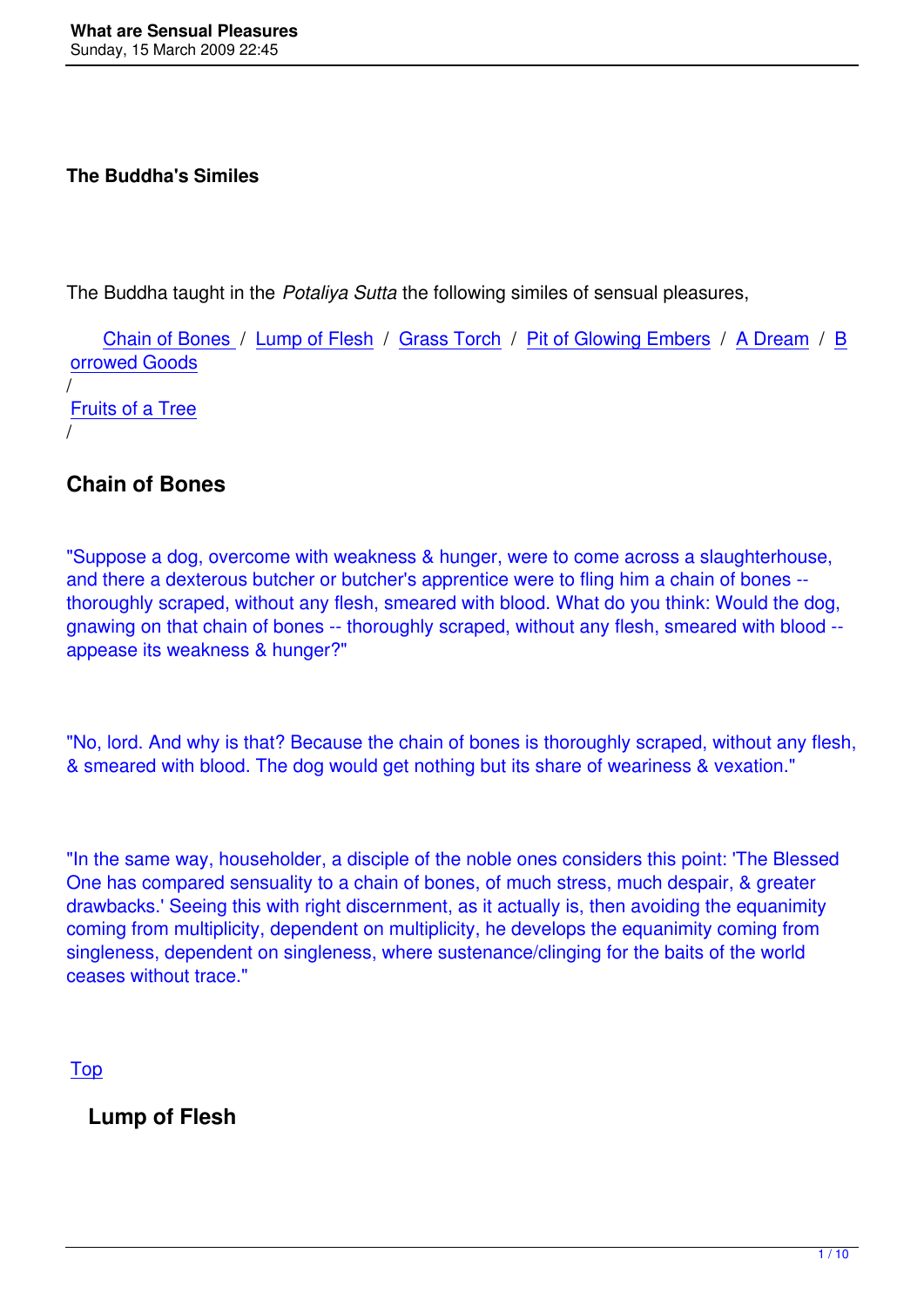"Now suppose a vulture, a kite, or a hawk, seizing a lump of flesh, were to take off, and other vultures, kites, or hawks -- following right after it -- were to tear at it with their beaks & pull at it with their claws. What do you think: If that vulture, kite, or hawk were not quickly to drop that lump of flesh, would it meet with death from that cause, or with death-like pain?"

"Yes, lord."

"In the same way, householder, a disciple of the noble ones considers this point: 'The Blessed One has compared sensuality to a lump of flesh, of much stress, much despair, & greater drawbacks.' Seeing this with right discernment, as it actually is, then avoiding the equanimity coming from multiplicity, dependent on multiplicity, he develops the equanimity coming from singleness, dependent on singleness, where sustenance/clinging for the baits of the world ceases without trace."

Top

# **Grass Torch**

"Now suppose a man were to come against the wind, carrying a burning grass torch. What do you think: If he were not quickly to drop that grass torch, would he burn his hand or his arm or some other part of his body, so that he would meet with death from that cause, or with death-like pain?"

"Yes, lord."

"In the same way, householder, a disciple of the noble ones considers this point: 'The Blessed One has compared sensuality to a grass torch, of much stress, much despair, & greater drawbacks.' Seeing this with right discernment, as it actually is, then avoiding the equanimity coming from multiplicity, dependent on multiplicity, he develops the equanimity coming from singleness, dependent on singleness, where sustenance/clinging for the baits of the world ceases without trace."

Top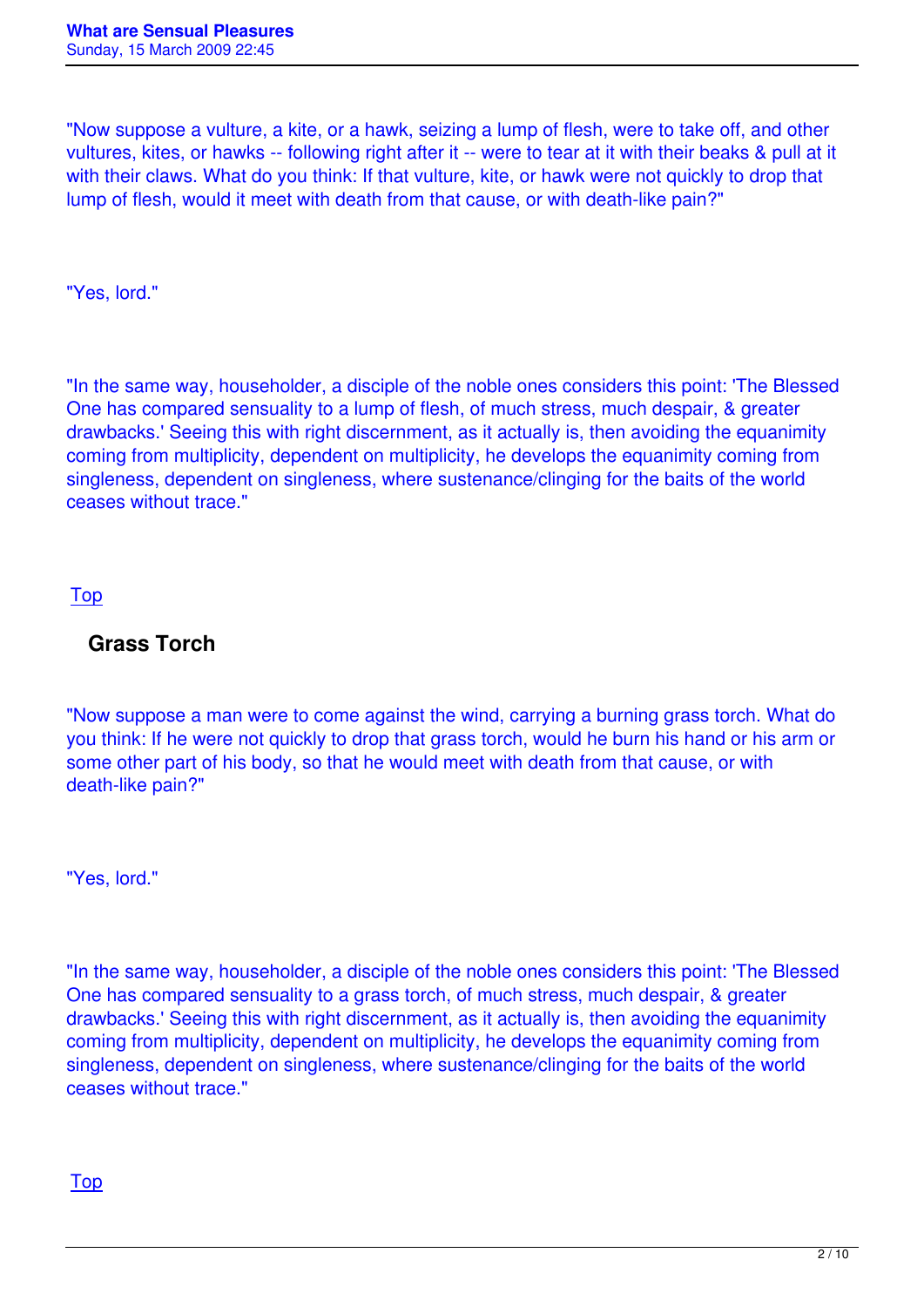## **Pit of Glowing Embers**

"Now suppose there were a pit of glowing embers, deeper than a man's height, full of embers that were neither flaming nor smoking, and a man were to come along -- loving life, hating death, loving pleasure, abhorring pain -- and two strong men, grabbing him with their arms, were to drag him to the pit of embers. What do you think: Wouldn't the man twist his body this way & that?"

"Yes, lord. And why is that? Because he would realize, 'If I fall into this pit of glowing embers, I will meet with death from that cause, or with death-like pain.""

"In the same way, householder, a disciple of the noble ones considers this point: 'The Blessed One has compared sensuality to a pit of glowing embers, of much stress, much despair, & greater drawbacks.' Seeing this with right discernment, as it actually is, then avoiding the equanimity coming from multiplicity, dependent on multiplicity, he develops the equanimity coming from singleness, dependent on singleness, where sustenance/clinging for the baits of the world ceases without trace."

#### Top

## **A Dream**

"Now suppose a man, when dreaming, were to see delightful parks, delightful forests, delightful stretches of land, & delightful lakes, and on awakening were to see nothing. In the same way, householder, a disciple of the noble ones considers this point: 'The Blessed One has compared sensuality to a dream, of much stress, much despair, & greater drawbacks.' Seeing this with right discernment, as it actually is, then avoiding the equanimity coming from multiplicity, dependent on multiplicity, he develops the equanimity coming from singleness, dependent on singleness, where sustenance/clinging for the baits of the world ceases without trace."

#### Top

**Borrowed Goods**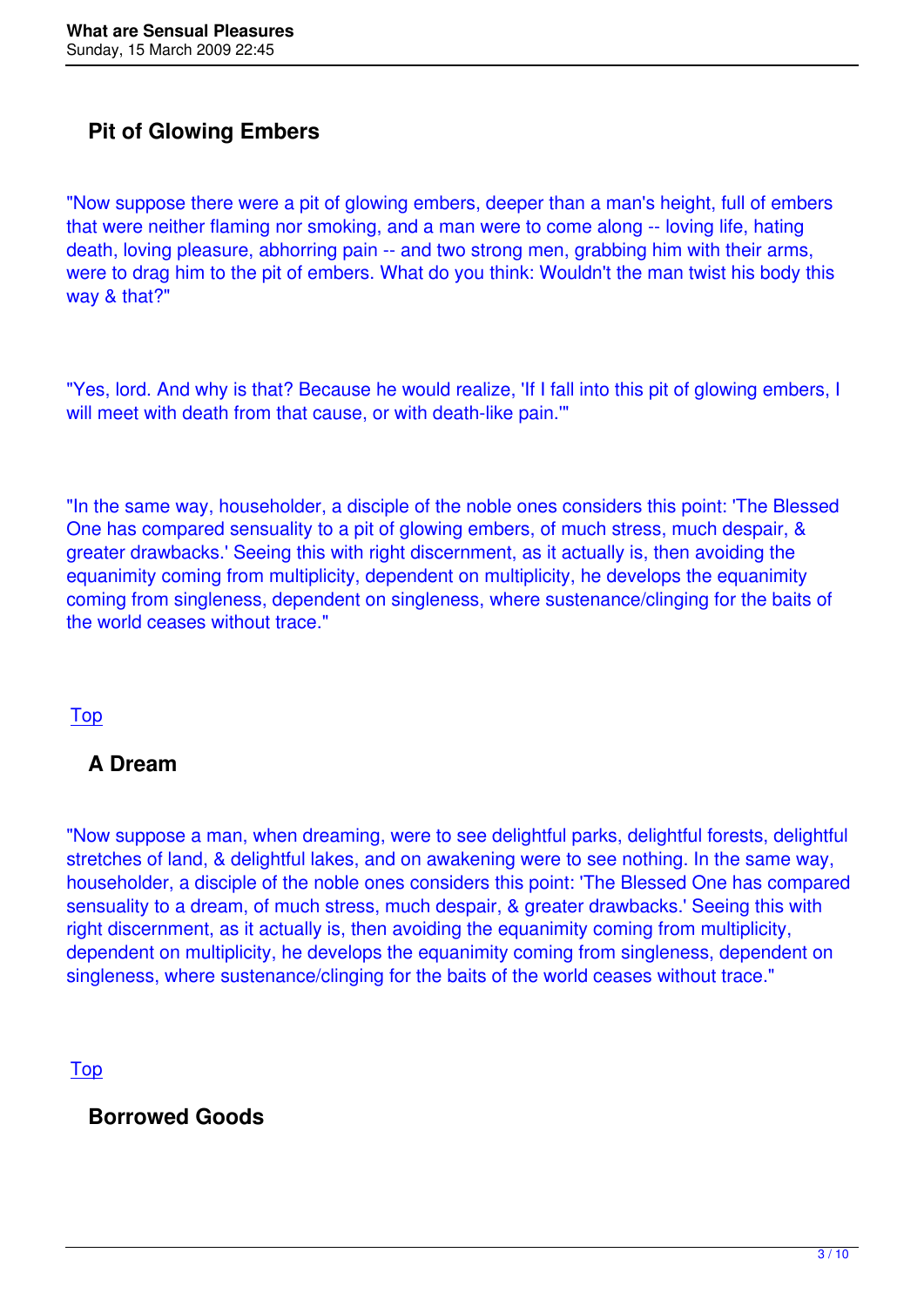"Now suppose a man having borrowed some goods -- a manly carriage, fine jewels, & ear ornaments -- were to go into the market preceded & surrounded by his borrowed goods, and people seeing him would say, 'How wealthy this man is, for this is how the wealthy enjoy their possessions,' but the actual owners, wherever they might see him, would strip him then & there of what is theirs. What do you think: Should the man rightly be upset?"

"No, lord. And why is that? The owners are stripping him of what is theirs."

"In the same way, householder, a disciple of the noble ones considers this point: 'The Blessed One has compared sensuality to borrowed goods, of much stress, much despair, & greater drawbacks.' Seeing this with right discernment, as it actually is, then avoiding the equanimity coming from multiplicity, dependent on multiplicity, he develops the equanimity coming from singleness, dependent on singleness, where sustenance/clinging for the baits of the world ceases without trace."

Top

## **Fruits of a Tree**

"Now suppose that, not far from a village or town, there were a dense forest grove, and there in the grove was a tree with delicious fruit, abundant fruit, but with no fruit fallen to the ground. A man would come along, desiring fruit, looking for fruit, searching for fruit. Plunging into the forest grove, he would see the tree... and the thought would occur to him, 'This is a tree with delicious fruit, abundant fruit, and there is no fruit fallen to the ground, but I know how to climb a tree. Why don't I climb the tree, eat what I like, and fill my clothes with the fruit?' So, having climbed the tree, he would eat what he liked and fill his clothes with the fruit. Then a second man would come along, desiring fruit, looking for fruit, searching for fruit and carrying a sharp ax. Plunging into the forest grove, he would see the tree... and the thought would occur to him, 'This is a tree with delicious fruit, abundant fruit, and there is no fruit fallen to the ground, and I don't know how to climb a tree. Why don't I chop down this tree at the root, eat what I like, and fill my clothes with the fruit?' So he would chop the tree at the root. What do you think: If the first man who climbed the tree didn't quickly come down, wouldn't the falling tree crush his hand or foot or some other part of his body, so that he would meet with death from that cause, or with death-like pain?"

"Yes, lord."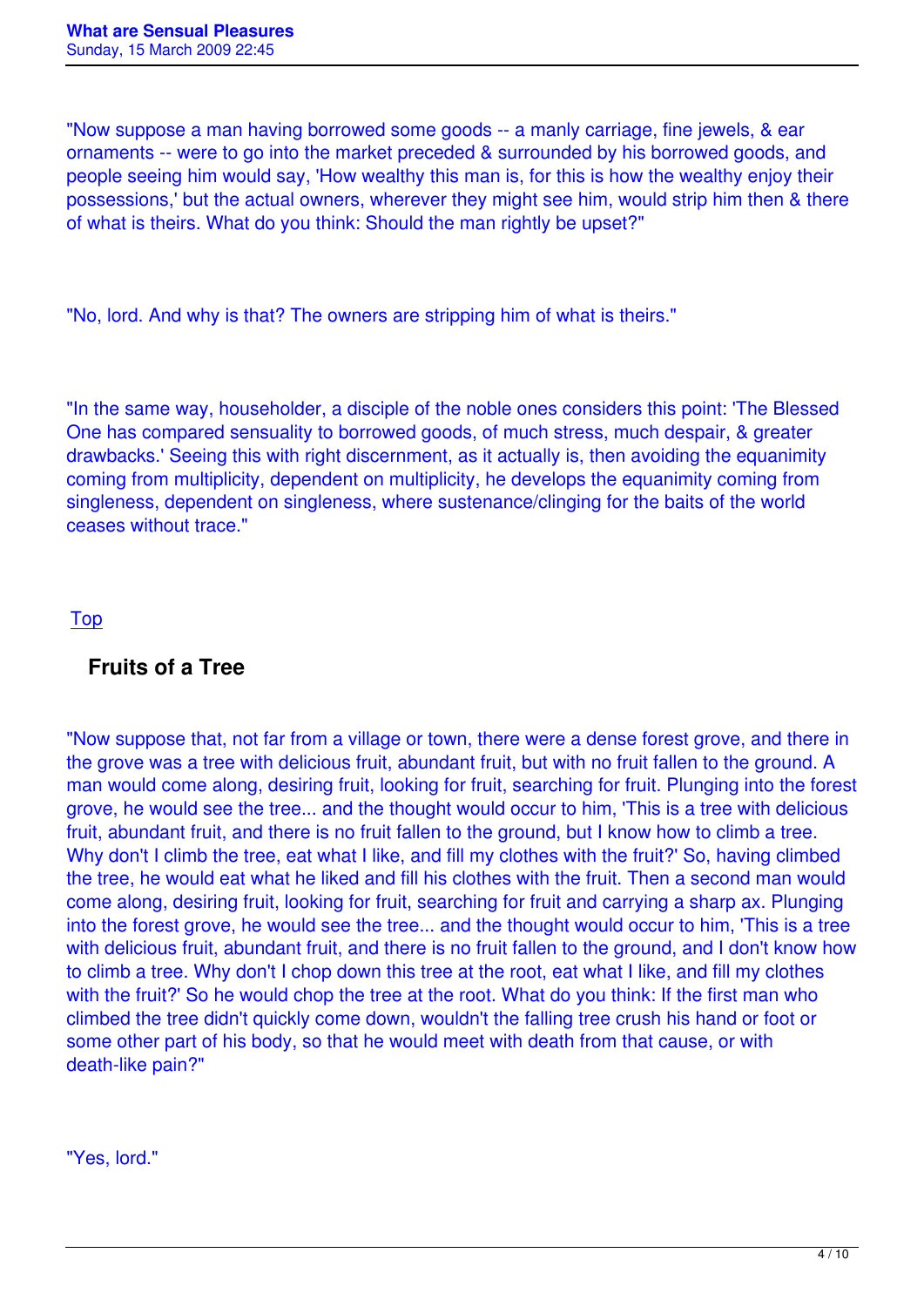"In the same way, householder, a disciple of the noble ones considers this point: 'The Blessed One has compared sensuality to the fruits of a tree, of much stress, much despair, & greater drawbacks.' Seeing this with right discernment, as it actually is present, then avoiding the equanimity coming from multiplicity, dependent on multiplicity, he develops the equanimity coming from singleness, dependent on singleness, where sustenance/clinging for the baits of the world ceases without trace."

# **Sensual Objects**

The Buddha taught in his first sermon (*Dhammacakka Sutta*),

"There are these two extremes that are not to be indulged in by one who has gone forth. Which two? That which is devoted to sensual pleasure with reference to sensual objects: base, vulgar, common, ignoble, unprofitable; and that which is devoted to self-mortification: painful, ignoble, unprofitable. Avoiding both of these extremes, the middle way realized by the Tathagata - producing vision, producing knowledge -- leads to calm, to direct knowledge, to self-awakening, to Unbinding."

There are five kinds of desirable sense-objects, namely: pleasurable sight, sound, smell, taste and touch. In brief, all the material objects, animate or inanimate, enjoyed by people in the world.

Delighting in a seemingly pleasurable sight and enjoying it constitute practice and pursuit of sensuality. Here the sense object of sight means not merely a source of light or colour that comes into contact with the seeing eye, but the man or woman or the whole of the object that forms the source or origin of that sight. Similarly, all sources of sound, smell, and touch; whether man, woman or instrumental objects, constitute sensuous objects. As regards taste, not only the various foods, fruits and delicacies, but also men, women and people who prepare and serve them are classified as objects of taste. Listening to a pleasant sound, smelling a sweet fragrant smell are as sensuous as enjoyment of good, delicious food, the luxury or a comfortable bed or physical contact with the opposite sex.

*(*from *THE GREAT DISCOURSE ON THE WHEEL OF DHAMMA -* Mahasi Sayadaw)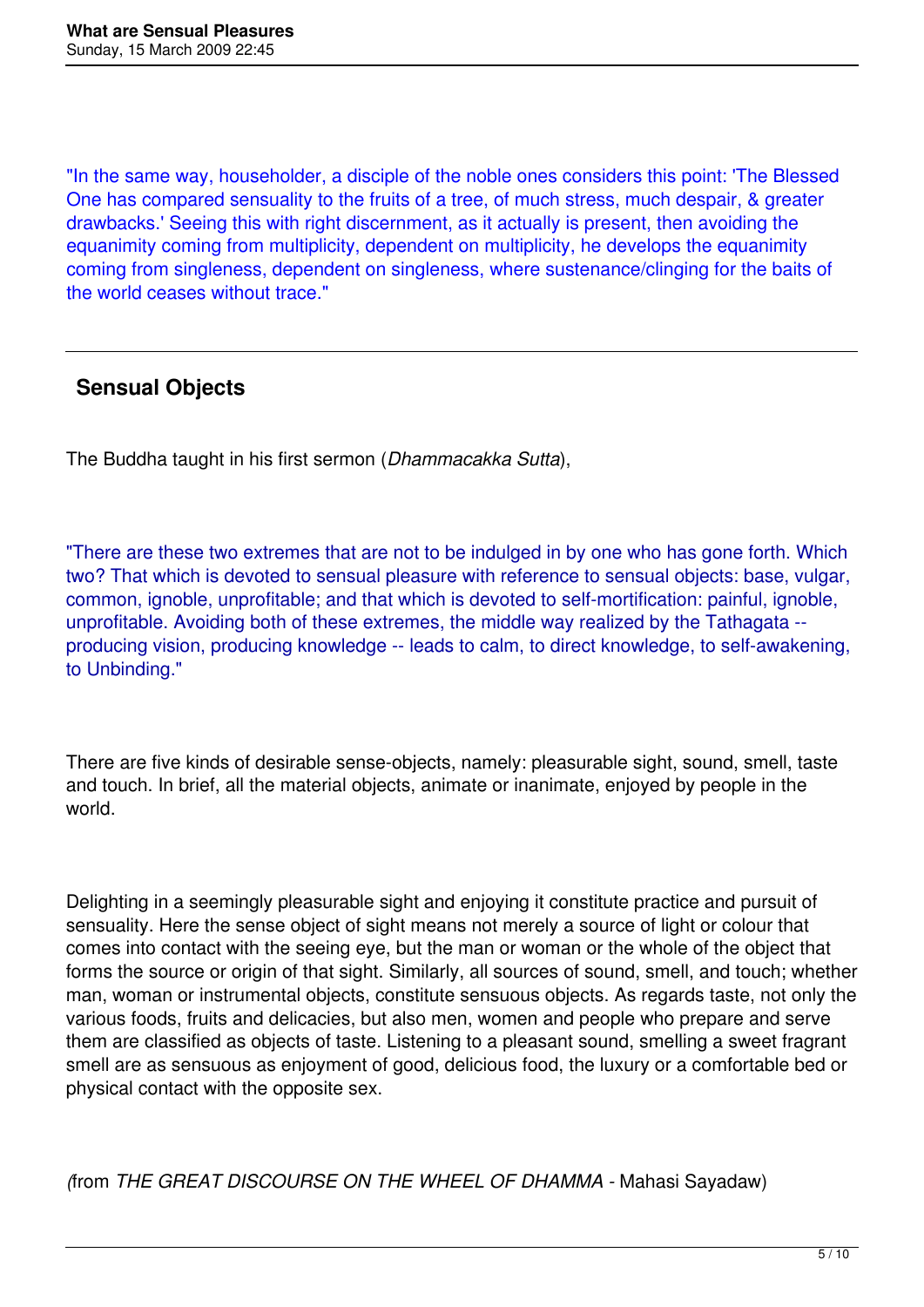# **Base and Vulgar**

Delighting in sensuous pleasures and relishing them is to be regarded as a vulgar practice because such enjoyments lead to formation of base desires, which are clinging and lustful. It tends to promote self-conceit, with the thought that no one else is in a position to enjoy such pleasures. At the same time, one becomes oppressed with thoughts of avarice, not wishing to share the good fortune with others or overcome by thoughts of jealousy, envy, anxious to deny similar pleasures to others.

It arouses ill-will towards those who are thought to be opposed to onself. Flushed with success and affluence, one becomes shameless and unscrupulous, bold and reckless in one's behaviour, no longer afraid to do evil. One begins to deceive oneself with false impression (*moh a* ) of well-being and prosperity. The new informed worldling ( *puthujana*

) may also come to hold the wrong view of living soul or *atta*

to entertain disbelief in the resultant effects of one's own actions,

*Kamma* 

. Such being the outcome of delighting in and relishing of sensuous pleasures, they are to be regarded as low and base.

Furthermore, indulgence in sensual pleasures is the habitual practice of lower forms of creatures such as animals, *petas* , etc. The Bhikkhus and *Samanas*, belonging to the higher stages of existences should not stoop low to vie with the lower forms of life in the vulgar practice of base sensuality.

In ancient times, rulers and rich people engaged themselves in the pursuit of sensual pleasurers. Wars were waged, and violent conquests made, all for the gratification of sense-desire.

In modern times too, similar conquests are still being made in some areas for the same objectives. But it is not only the rulers and the rich who seek sensual pleasures, the poor are also arduous in the pursuit of worldly goods and pleasures. As a matter of fact, as soon as adolescence is reached, the instinct for mating and sexual gratification makes itself felt. For the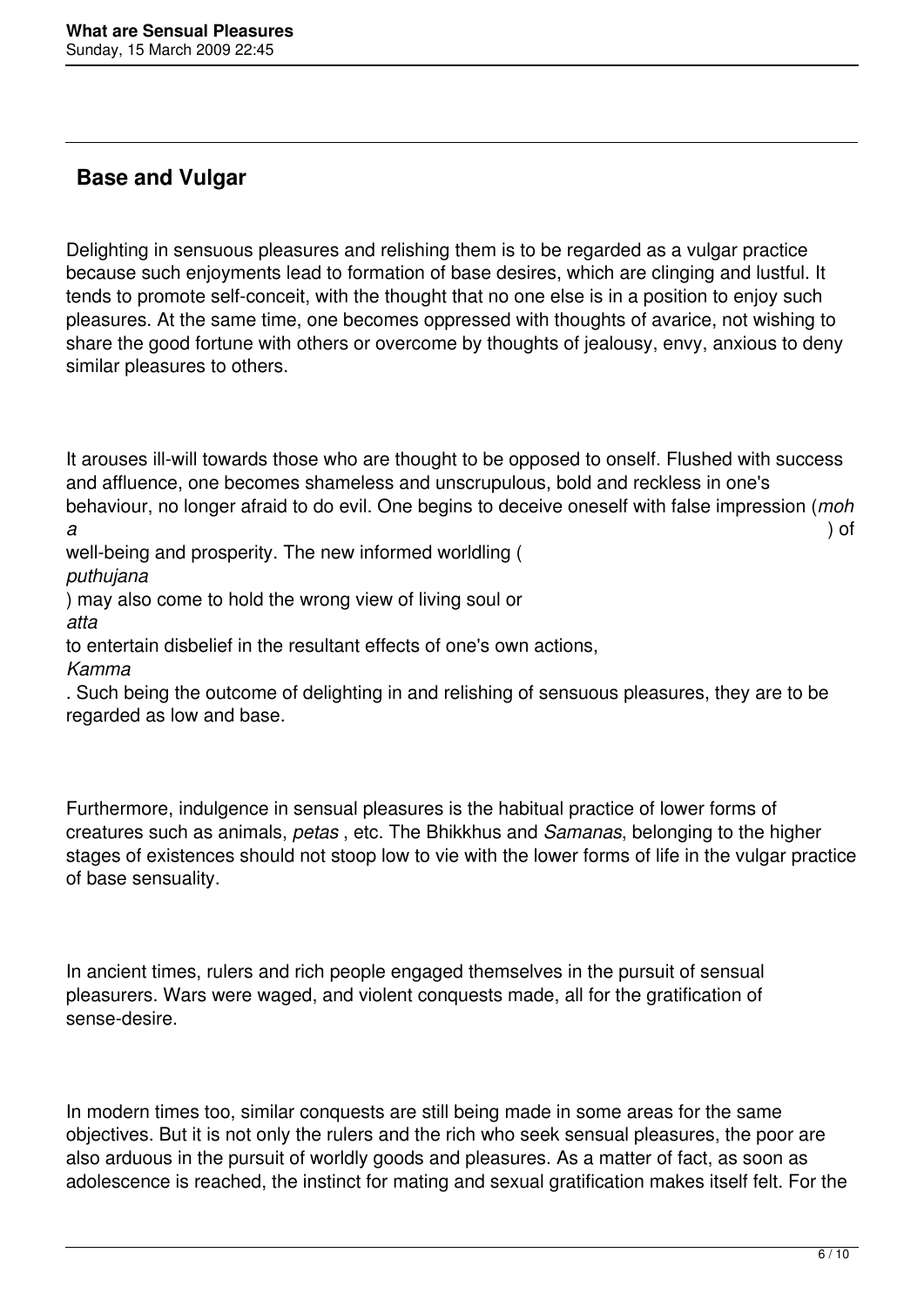worldly householder veiled from the Buddha Dhamma, gratification of sense desires appears to be indeed the acme of happiness and bliss.

*(*from *THE GREAT DISCOURSE ON THE WHEEL OF DHAMMA -* Mahasi Sayadaw)

# **Heavenly Bliss in This Very Life**

Even before the time of the Buddha, there were people who held the belief that heavenly bliss could be enjoyed in this very life (*Ditthadhamma Nibbana Vada*). According to them, sensual pleasure was indeed blissful; there was nothing to surpass it. And that pleasure was to be enjoyed in this very life. It would be foolish to let precious moments for enjoyment pass, waiting for bliss in a future life, which does not exist. The time for full gratification of sensual pleasure is now, this very life. Such is the **Di** *tthadhamma Nibbana Vada*  - Heavenly bliss in this very life. This is one of the 62 wrong views ( *Micchaditthi* ) expounded by the Buddha in the *Brahmajala Sutta*  of *Silakkhanda*  in the *Digha Nikaya.* 

Thus, enjoyment of sensual pleasure is the preoccupation of town and village people, not the concern of the recluses and Bhikkhus. For them, to go after sense desires would mean reverting to the worldly life which they have denounced. People show great reverence to them, believing they are leading a holy life, undisturbed by worldly distractions or allurements of the opposite sex. People make the best offer of food and clothing to the recluses, denying these to themselves, often at the sacrifice of the needs of their dear ones and their family. While living on the charity of the people, it would be most improper for Bhikkhus to seek worldly pleasures just like the householders.

In addition, Bhikkhus renounce the world with a vow to work for release from the sufferings inherent in the rounds of rebirth and for the realization of Nibbana. It is obvious that these noble ideals cannot be attained by the Bhikkhus if they go after sensual pleasures in the manner of householders. Thus, one who has gone forth from the worldly life should not indulge in delightful sensuous pleasures.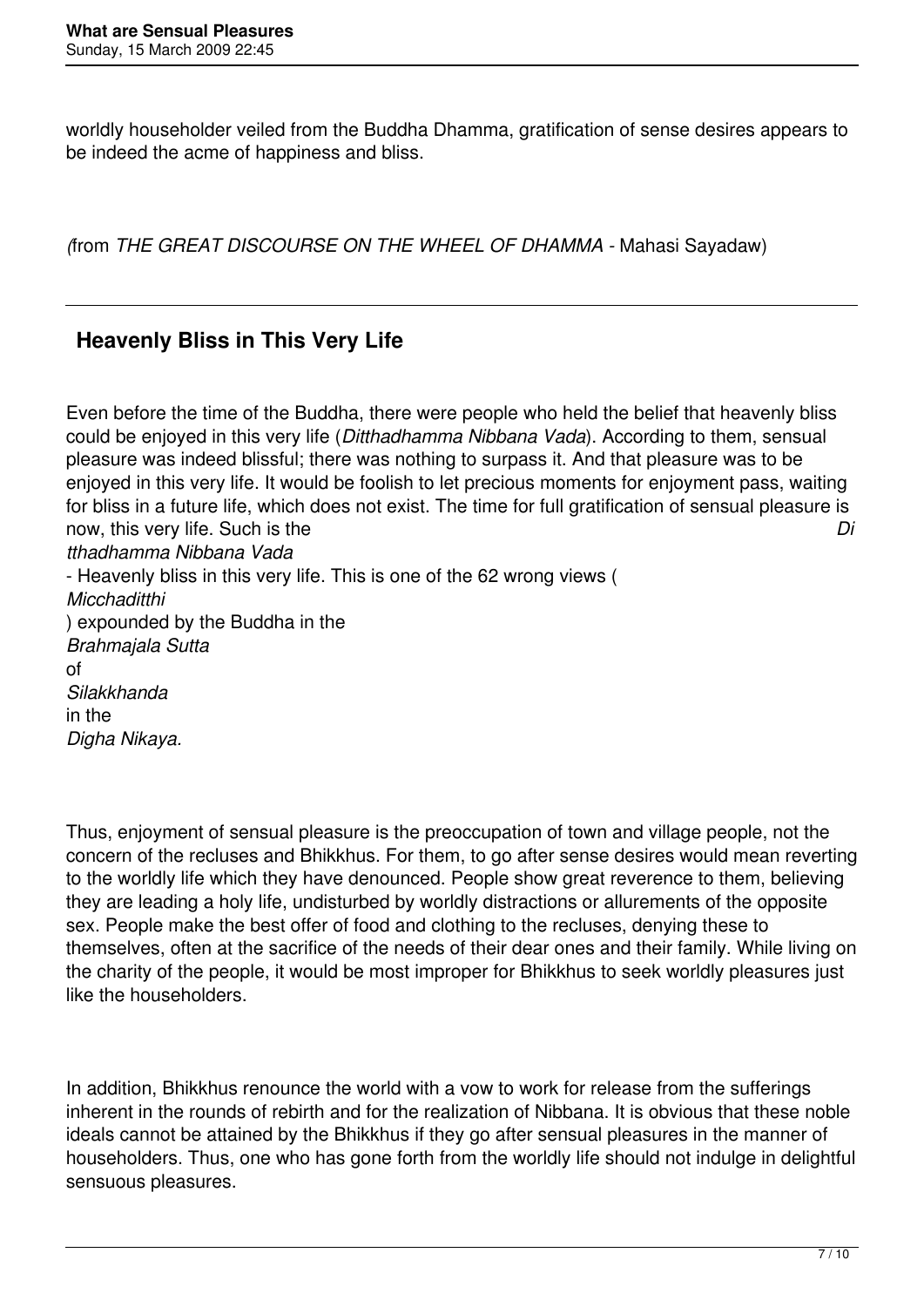*(*from *THE GREAT DISCOURSE ON THE WHEEL OF DHAMMA -* Mahasi Sayadaw)

## **Not Noble's Practice and Welfare**

Enjoyment of worldly pleasures is not the practice of the Noble Ones (*Ariyas*). One may ask here why the Ariyas like Visakha, Anathapindika and Sakka, the king of celestial beings, who had already reached the first stage of the Noble Life (

*sotapanna*

) engaged themselves in pursuit of sensuous pleasures. In Sotapannas, lust and passions are not yet overcome; there still lingers in them the incipient perception of agreeableness of carnal pleasures (

*sukha sanna*

). This point is illustrated in

*Anguttara* 

by the example of a person who is fastidious in the habits of cleanliness, seeking shelter in a filthy place filled with excrement to avoid attack by an elephant in must.

This defiling, coarse habit being ignoble and unclean should be avoided by recluses and Bhikkhus.

The only way to escape from all forms of suffering is through development of morality (*sila*), mental concentration ( *samadhi* ) and Insight, wisdom ( *panna* ). Only these, namely, *sila, samadhi, panna*  are to be sought in the true interest of oneself.

Pursuit of sensual pleasures cannot lead to the conquest of old age, disease, death or all forms of suffering. It only tends to breach morality codes, such as non-commitment of illegal sexual conduct. Seeking worldly amenities through killing, theft or deceit also amounts to violation of moral precepts. Not to speak of physical actions, the mere thought of enjoyment of sensual pleasures prohibits development of mental concentration and wisdom and thus forms a hindrance to the realization of Nibbana, cessation of all sufferings.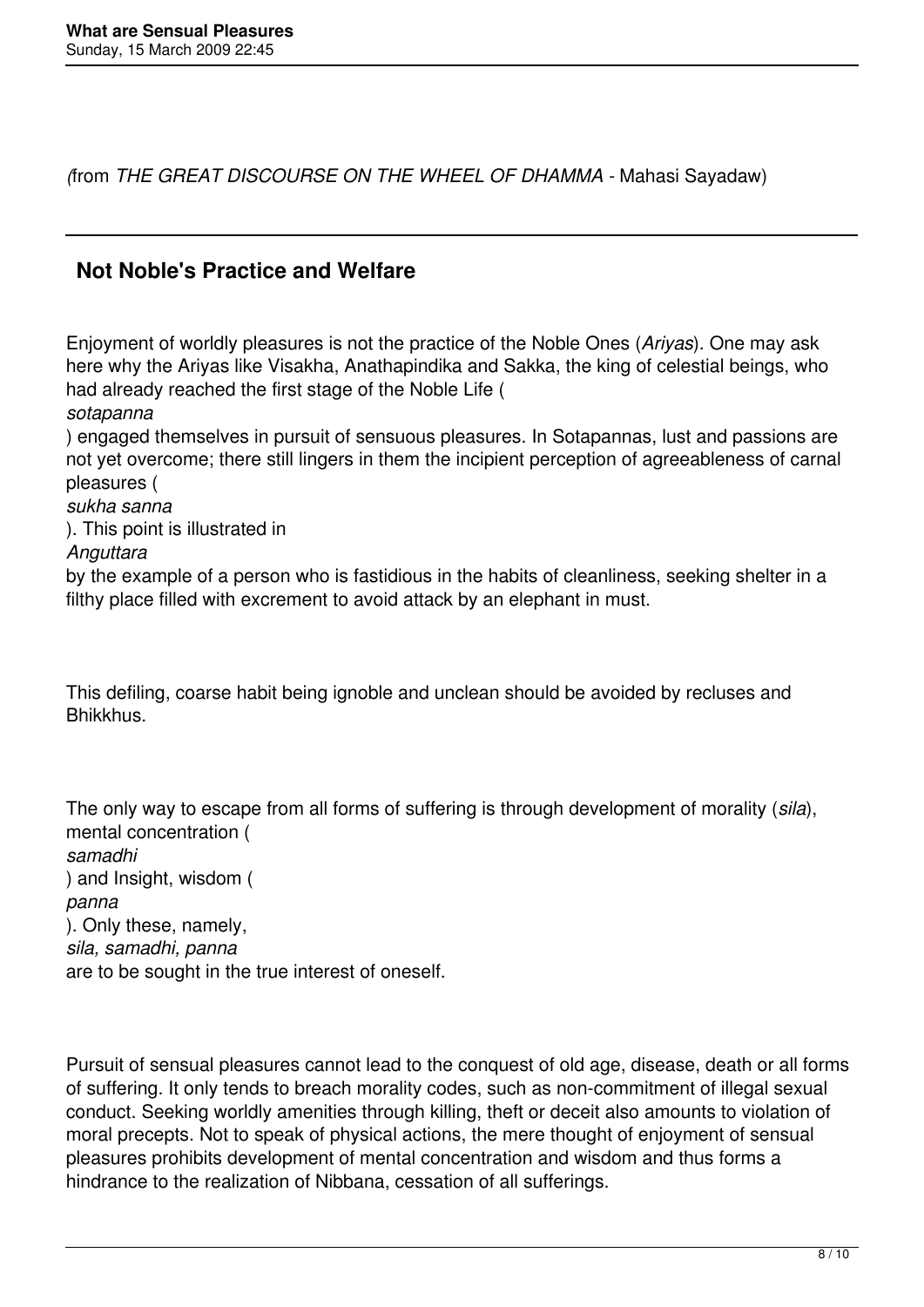Failure to observe moral precepts is a sure step to the four netherworlds of intense suffering. It is to be noted, however, that maintenance of moral character alone without simultaneous development of samadhi and panna will not lead to Nibbana. It only encourages rebirth repeatedly in happier existences, where, however, manifold sufferings such as old age, disease and death are still encountered again and again.

Recluses and Bhikkhus, having renounced the world, with the avowed purpose of achieving Nibbana, where all sufferings cease, should have nothing to do with pursuits of sensuous pleasures that only obstruct development of *sila, samadhi* and *panna* .

To recapitulate, enjoyment of sensuous pleasures is low and vulgar, being the pre-occupation of common people; and is not practised by the Noble Ones. It is detrimental to progress in *sila, samadhi* 

#### and

#### *panna*

and thus works against the true interest of those intent on achievement of the unaged, undeceased, the deathless - Nibbana.

The text only says that 'one who has gone forth from the worldly life should not indulge in sensuous pleasures.' The question, therefore, arises whether ordinary householders who remain amidst the worldly surroundings could freely pursue sensuous pleasures without any restraint. Since the gratification of sense desires is the pre-occupation of common people, it would be pointless to enjoin them from doing so. But the householder intent on practising the Noble Dhamma, should advisedly avoid these pleasures to the extent necessary for the practice. Observance of the five precepts requires abstaining from commitment of sins of the flesh. Likewise, possession of worldly goods should not be sought through killing, theft or deceit.

*(*from *THE GREAT DISCOURSE ON THE WHEEL OF DHAMMA -* Mahasi Sayadaw)

# **Four Kinds of Indulgence**

In *Pasadika Sutta* of *Pathika Vagga, Digha Nikaya,* the Buddha had stated four kinds of